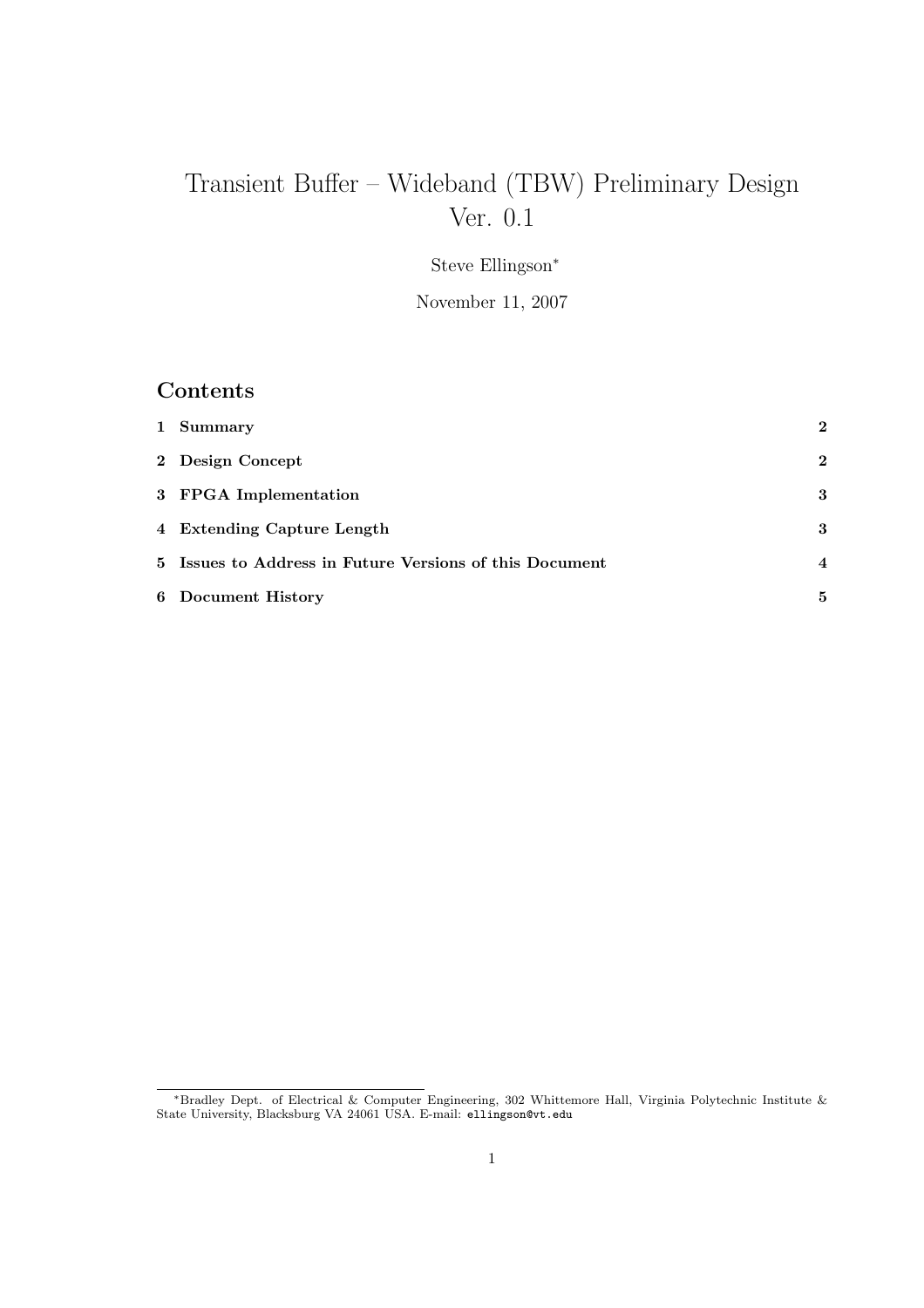#### 1 Summary

This document presents a preliminary design for the LWA "transient buffer – wideband"(TBW) level-2 subsystem of the DP1 level-1 subsystem. The purpose of the TBW is to capture the complete output from all antennas for as long as possible, and then to deliver the captured data to the DAC for further processing or transport. Context for this work can be found in the System Architecture document [1], currently in Version 0.6, which defines the TBW and the DP1. The TBW accepts the "full RF" (78 MHz bandwidth sampled at 98 MSPS) output from 512 DIGs upstream in the DP1 daisy chain. Each of these 512 inputs represents one antenna; that is, one polarization from one stand in the station's antenna array. The DIG subsystem is described in [2] and the associated "DP1 daisy chain" 4-lane LVDS interface is described in [3].

Two TBW designs are described here. The first is derived through small firmware-only modifications to the BFU hardware, which is currently described in [4]. It is assumed that readers are familiar with that document. The cost of this minimal (41  $\mu$ s) TBW, capable of capturing  $N_{bs} = 28$ bits/sample per antenna, will be similar to that for a single BFU; i.e., \$20,000–\$33,000 per [4]. The second TBW design requires modification of the BFU-based hardware design to incorporate 4 PC133-based SDRAM chips per FPGA. This scheme permits captures of up to 85.6 ms, but with  $N_{bs}$  reduced to 16. This scheme adds about \$5,000 to the per-TBW cost and will probably require modification of BFU-based design in such a way that the TBW must always be the last subsystem in the DP1 daisy chain. In either scheme, capture time can be extended by reducing  $N_{bs}$ , with the new capture time increasing linearly with the reduction in  $N_{bs}$ .

It should be noted that neither of the designs described here will be satisfactory for most transient science applications, due to the small capture time. However, the proposed designs are suitable for use in system development/integration, and also in support of calibration of the station's antenna array and for per-antenna diagnostic operations. A limited but significant all-sky transient monitoring capability is also provided by the TBW designs as proposed here. Overall, the designs described here are consistent with the roles and capabilities attributed to the TBW in [1].

#### 2 Design Concept

The first design we will consider uses exactly the same hardware proposed for the BFU as described in [4]. A TBW would nominally integrate into the DP1 subsystem as if it were a 4th BFU; although in fact it could take any position in the DP1 daisy chain. The same preliminary choice of FPGA – the Altera Cyclone III EP3C25 324-pin FBGA – is made here, and the interfaces are identical.

Each FPGA receives the 98 MSPS  $\times$  24-bit data from each of the 4 antennas (i.e., the four RF signals received from 2 stands). The data from each antenna is delivered to a dedicated asynchronous dual-clocked 24-bit wide first-in first-out (FIFO) buffer of length 4K (4096) samples, implemented on the FPGA. A fifth 16-bit  $\times$  4K-sample FIFO is used to collect signaling bits accompanying the data; with 4 bits per sample per antenna possible. Thus in this scheme  $N_{bs} = 28$ .

The normal mode of operation would be as follows: Once triggered, the TBW would immediately and coherently acquire data and signaling information, organized as described above. After 41  $\mu$ s (the time it takes to fill a 4K buffer at 98 MSPS) the acquisition would automatically stop. Captured data would be offloaded from the TBW to the DAC by moving the contents of FIFO buffers, two at a time, through the paths identified as "LC partial beam" and "RC partial beam" in [4]. This transfer occurs at the same rate as the input data acquisition; therefore the offload time is 256 times longer than the capture time. Thus, this scheme achieves a best possible "duty cycle" of about  $0.4\%$ . Also, note that 4K captures imply best possible spectral resolution of about 24 kHz.

Alternative modes are possible by trading off  $N_{bs}$  for increased capture length. The extreme limit might be  $N_{bs} = 4$  (2-bits "I"  $\times$  2-bits "Q", and no signaling bits). In this case the capture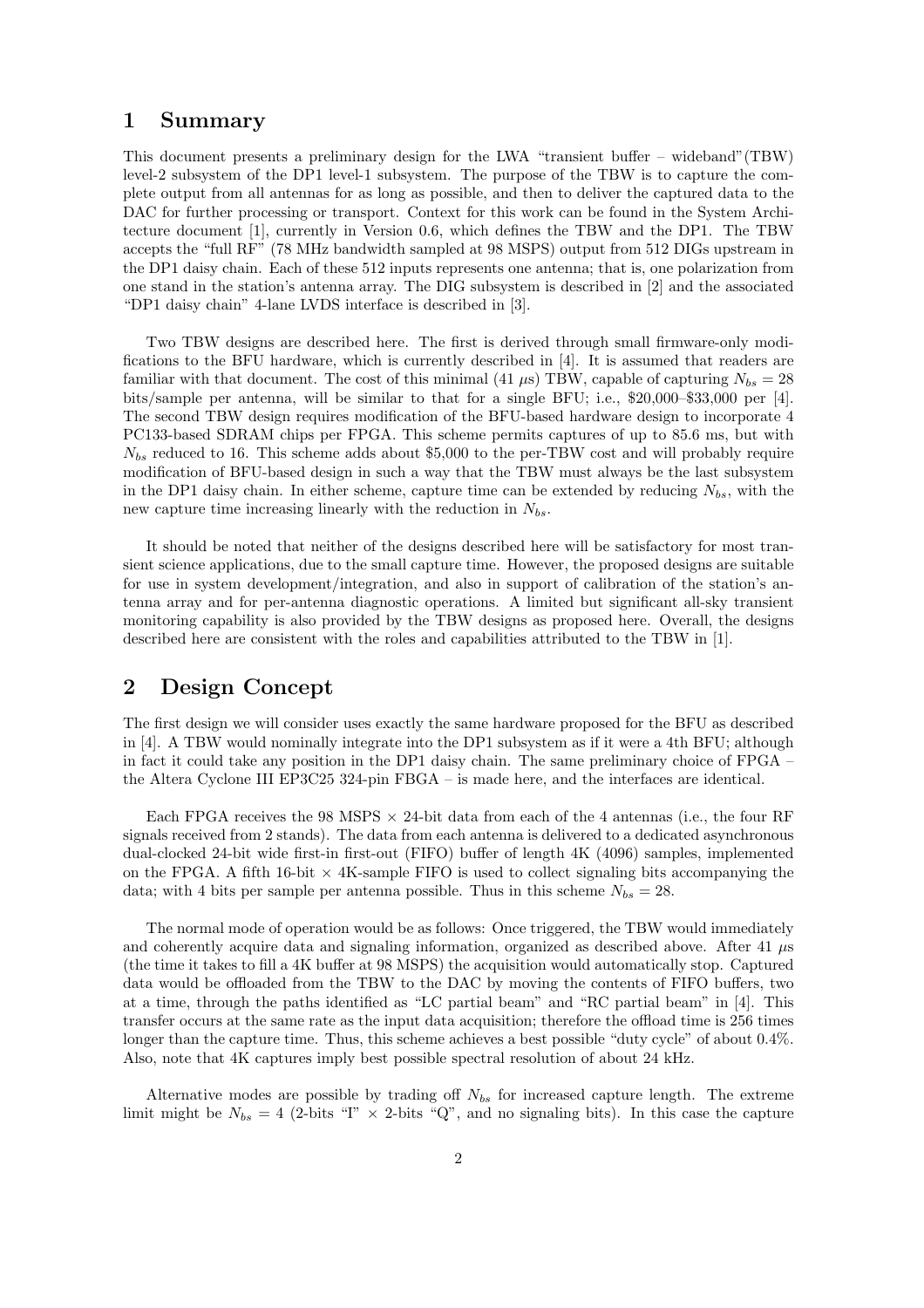length is 28K, corresponding to about 292  $\mu$ s and a spectral resolution of 3.4 kHz.

It should be noted that these schemes consume only about 75% of the available memory and only about 1% of the available logic elements on the EP3C25. Thus excellent flexibility exists for implementing run-time processing as part of the capture. For an idea of what kind of processing is possible given these resources, see [2] and [4].

#### 3 FPGA Implementation

To confirm the efficacy of the scheme proposed in the previous section, firmware was developed in Verilog HDL using Altera's Quartus II software, Ver. 7.2. An approach similar to that used in [4] was employed. For example, in order to reduce design time, "resync," "deformat," and "reformat" blocks were not implemented and LVDS pins were not utilized. Instead, all inputs and outputs were routed directly and automatically to available (single-ended) pins, which are available in sufficient quantity. This is not expected to impact conclusions here since ample LVDS channels are available and the logic required to implement the omitted functions is quite lean. FIFOs were, of course, implemented.

The  $N_{bs} = 28$ , length-4K design described in the previous section requires 75% of the available on-chip memory, about 1% of the available logic elements, and achieves timing closure for input clock rates up to 198 MHz; thus the desired 98 MHz is a comfortable fit.

#### 4 Extending Capture Length

In order to extend capture length, it will be necessary to modify the TBW hardware, deviating from the design of BFU boards.

One approach might be to use a different FPGA, having additional memory. In order for this to be "interesting," the memory increase should be at least an order of magnitude. A review of what is available from Altera indicates that this is not currently an attractive option. The largest memory upgrade identified in a form factor that would permit reuse of the existing BFU design was for the Stratix II EP2S60, which has 2485 Kb (increase by a factor of  $\sim$  4), a slightly larger form factor  $(23 \text{ mm} \times 23 \text{ mm} \text{ vs. } 19 \text{ mm} \times 19 \text{ mm})$ , and a cost about 15 times greater (\$760 ea.). Using this FPGA would increase the cost of a TBW by about \$90K; hard to justify for a mere 4 times increase in capture length.

Another approach is to use the same FPGA with external RAM. Altera provides an complete example of interfacing to single data rate (SDR) synchronous dynamic RAM (SDRAM), including Verilog source and performance metrics, in [5]. Using the popular 128 Mb Micron MT48LC8M16A2 SDR SDRAM [6], the design example achieves a write throughput of 212 MB/s using 32-bit transfers. The impact on FPGA resources is very small; only about 200 logic elements (LEs) with  $f_{max}$  = 100 MHz. Using this scheme, 4 SDRAM chips would be required (thus, about 800 LEs and four times as many pins). Each chip would support one antenna at  $N_{bs} = 16$  (as opposed to the maximum value of 28) at 98 MSPS, which is 196 MB/s. The chip capacity of 128 Mb/s at  $N_{bs} = 16$  is  $8 \times 1024 \times 1024$ samples (again at 98 MSPS), which corresponds to a capture length of 85.6 ms and a best-possible spectral resolution of 12 Hz. This part is available in a 54-ball VFBGA form factor, which has a footprint 8 mm  $\times$  7 mm, so 4 of these could conceivably be integrated into the existing BFU-based circuit board, especially if the connectors for continuing the DP1 daisy chain were removed. This would require that the TBW be the last subsystem in the DP1 daisy chain. Each SDRAM chip currently costs in the range \$5–\$10, so the worst case additional cost would be about  $128 \times 4 \times $10$  $= $5120$  per TBW.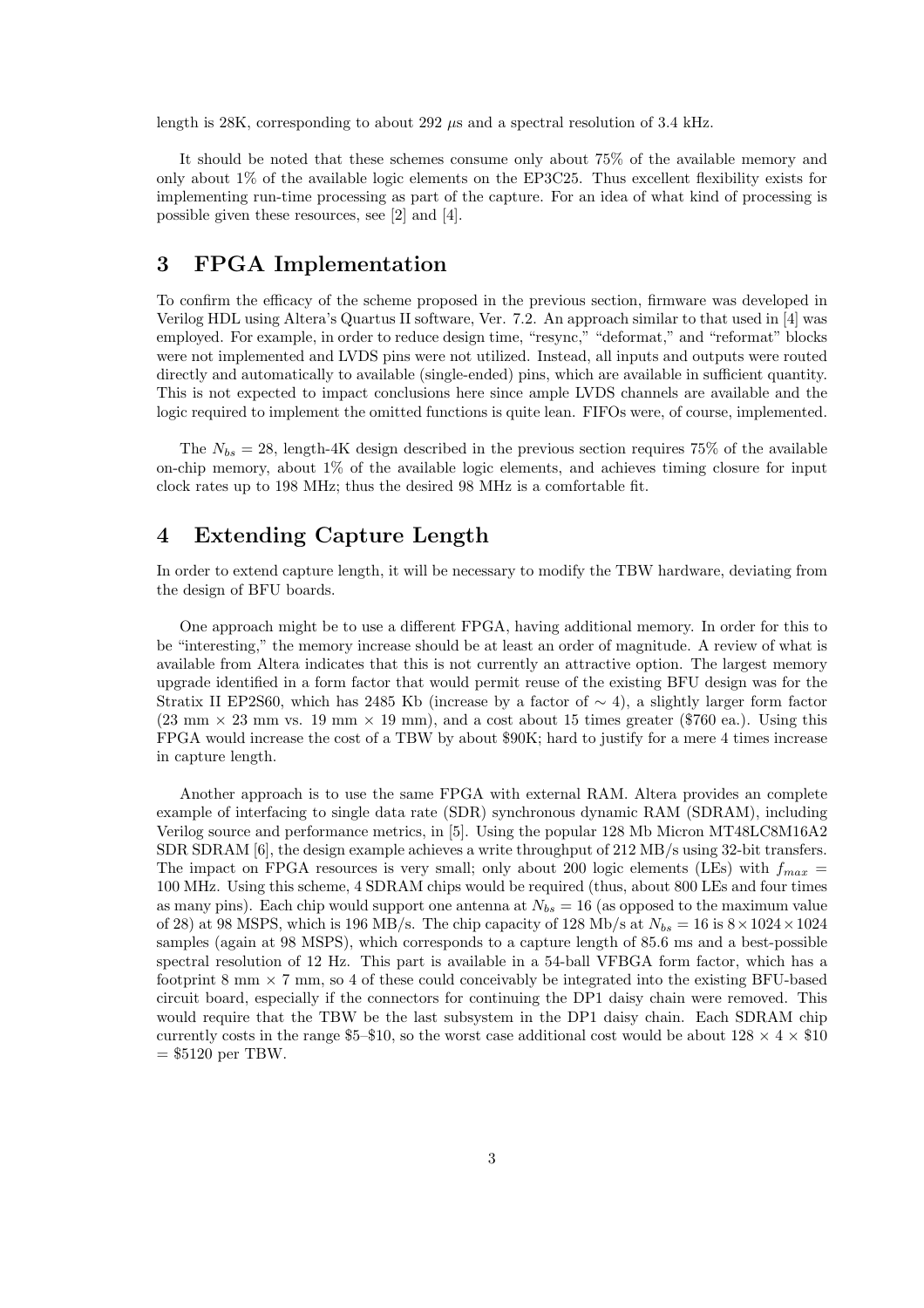#### 5 Issues to Address in Future Versions of this Document

- 1. Many issues are the same as that for the BFU since the proposed hardware implementations are very similar (perhaps identical); please consult BFU preliminary design documents.
- 2. Repeat Cyclone III synthesis including the actual interfacing and variable- $N_{bs}$  functionality, LVDS pins, etc.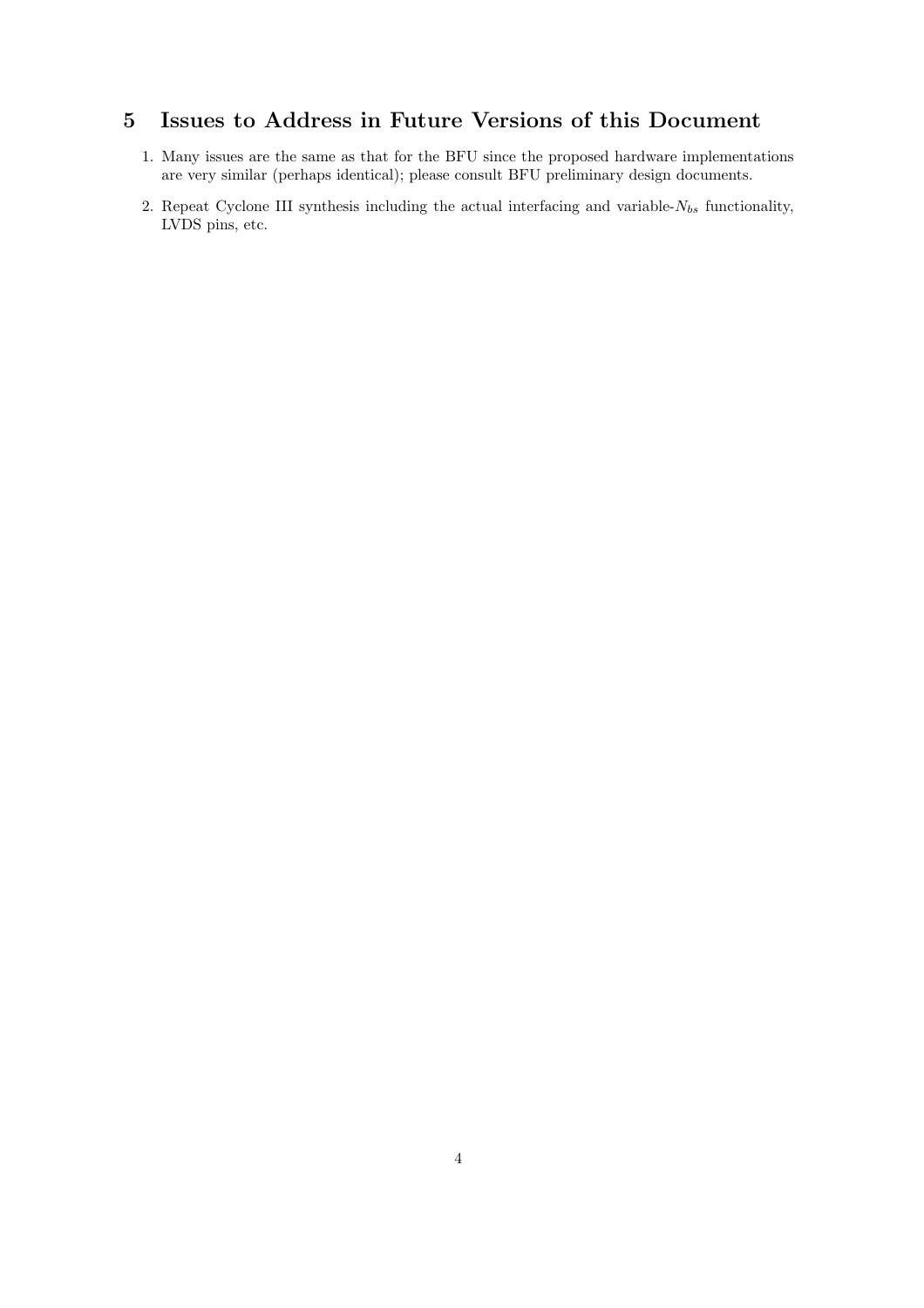## 6 Document History

 $\bullet\,$  This is Version 0.1, which is the first version released.